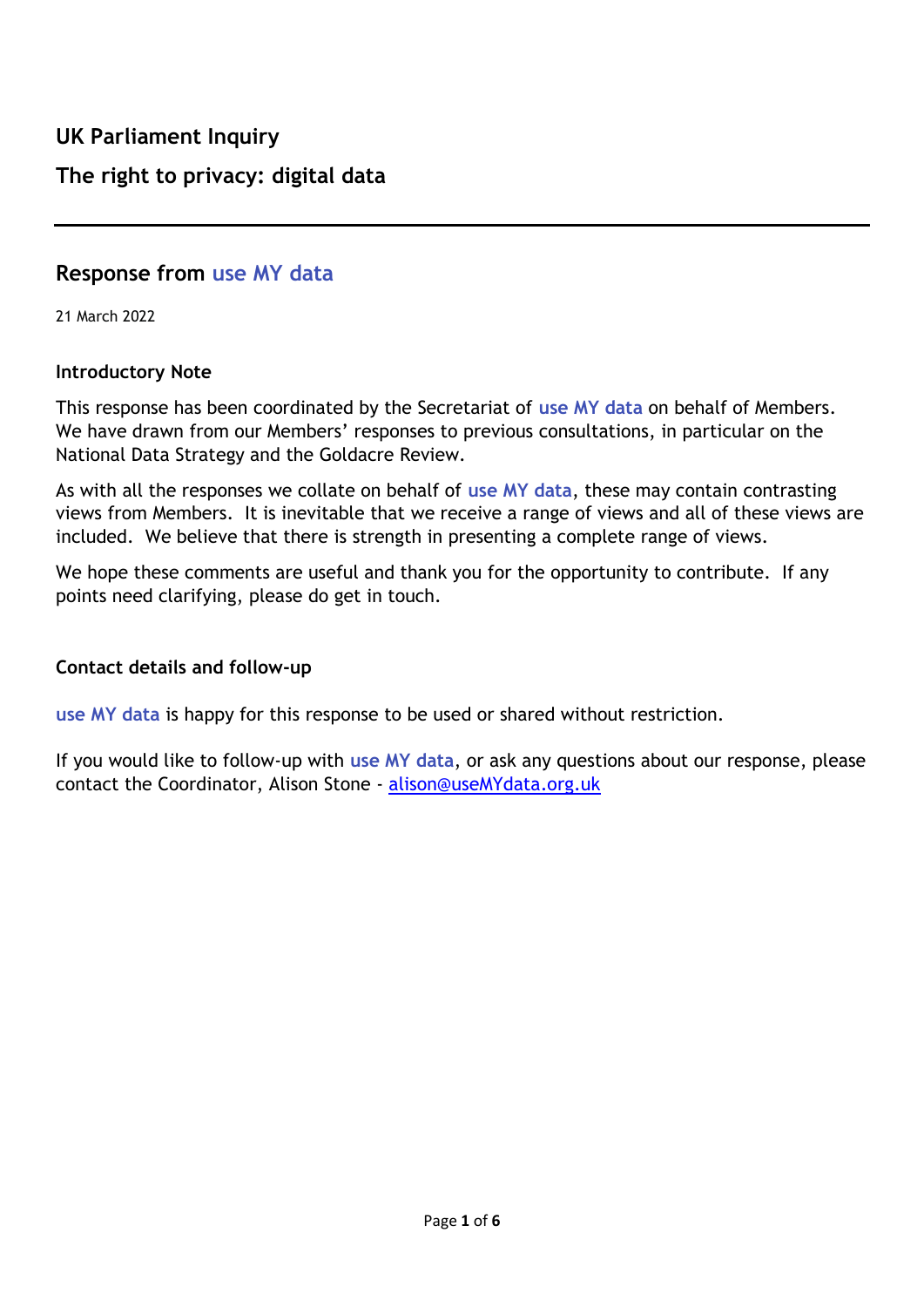# The right to privacy: digital data

# Inquiry:

"Effectively sharing data across and between Government and industry has a number of potential benefits, but there are risks to doing so too. A key issue is public trust and the need for transparency with respect to how individuals' data is used and shared. The Government's December 2020 [National Data Strategy](https://www.gov.uk/government/publications/uk-national-data-strategy/national-data-strategy) and its more recent draft strategy, '[data saves lives:](https://www.gov.uk/government/news/data-strategy-to-support-delivery-of-patient-centred-care)  [reshaping health and social care with data](https://www.gov.uk/government/news/data-strategy-to-support-delivery-of-patient-centred-care)', address aspects of this. Specifically, the latter sets out an aim to "share anonymous data safely and appropriately across the entire health system", which has raised concerns amongst patient groups and some privacy campaigners."

# **Our key points**

| Transparency needs to improve significantly, or public trust will be damaged                   |  |
|------------------------------------------------------------------------------------------------|--|
|                                                                                                |  |
| Acknowledging the use of patient data will increase public awareness of data uses 4            |  |
|                                                                                                |  |
| Challenges raised by our Members in relation to the National Data Strategy and public trust  5 |  |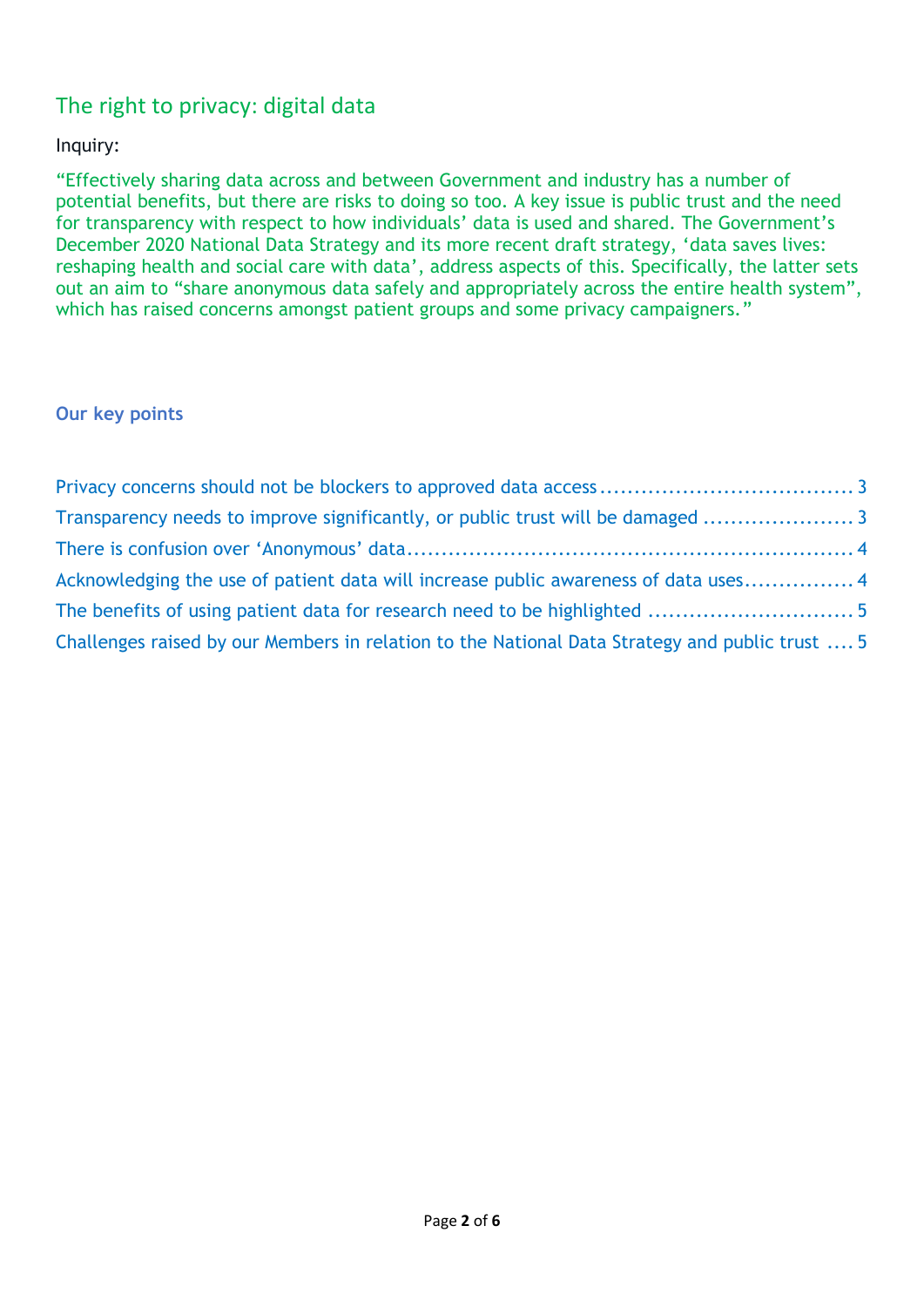**use MY data** is the only independent UK movement of patients, relatives and carers focussed on the use of patient data to save lives and improve outcomes.

Our vision is of every patient willingly giving their data to help others, knowing that effective safeguards to maintain the confidentiality and anonymity of their data are applied consistently, transparently and rigorously.

We recognise that there are areas of concern about the use of patient data, which need to be addressed if public trust is to be improved. We have identified key points in relation to this.

#### <span id="page-2-0"></span>**Privacy concerns should not be blockers to approved data access**

"We have narrowed the doorway and then put bouncers on the door. We are now trying to negotiate with the bouncers, but what's really needed is to put the doorway back to how it was." – **use MY data** Member on access to their patient data

- We continue to see unreasonable delays by large data controlling bodies in providing access to data for research
- The benefits of using the data must not be overshadowed by perceptions of risk, or behaviour which is disproportionately risk averse
- Trusted Research Environments should provide a more robust mechanism to enable research
- Transparency must be an essential and integral part of any successful solution '**Say what you do and do what you say**'
- There must be inclusion of patients in all decision-making processes around data access and release
- Engagement with the public and patients on the benefits of data sharing but also the privacy assurances will be vital – building on the success of data usage as part of the pandemic response
- All analytical and research outputs should adopt the **Patient Data Citation**.

**use MY data** subscribes to the philosophy that data saves lives and therefore, that not using data costs lives.

# <span id="page-2-1"></span>**Transparency needs to improve significantly, or public trust will be damaged**

Transparency is increasingly quoted in conversations about patient data as being essential to demonstrate trustworthy uses of data. However, the rhetoric needs to be matched by actions.

As a patient movement, we have had to work extremely hard to get the NHS to publish basic things such as information about planned data programmes, or data-access and release registers - to show which organisations had used patient data, why they had used it, and the benefits of this use to the NHS and patients.

A recent survey by Health Data Research UK [highlighted the scale of the challenge](https://www.medrxiv.org/content/10.1101/2021.05.25.21257785v1.full-text) showed that only 48% of the data custodians and controllers surveyed actually had a public data use register.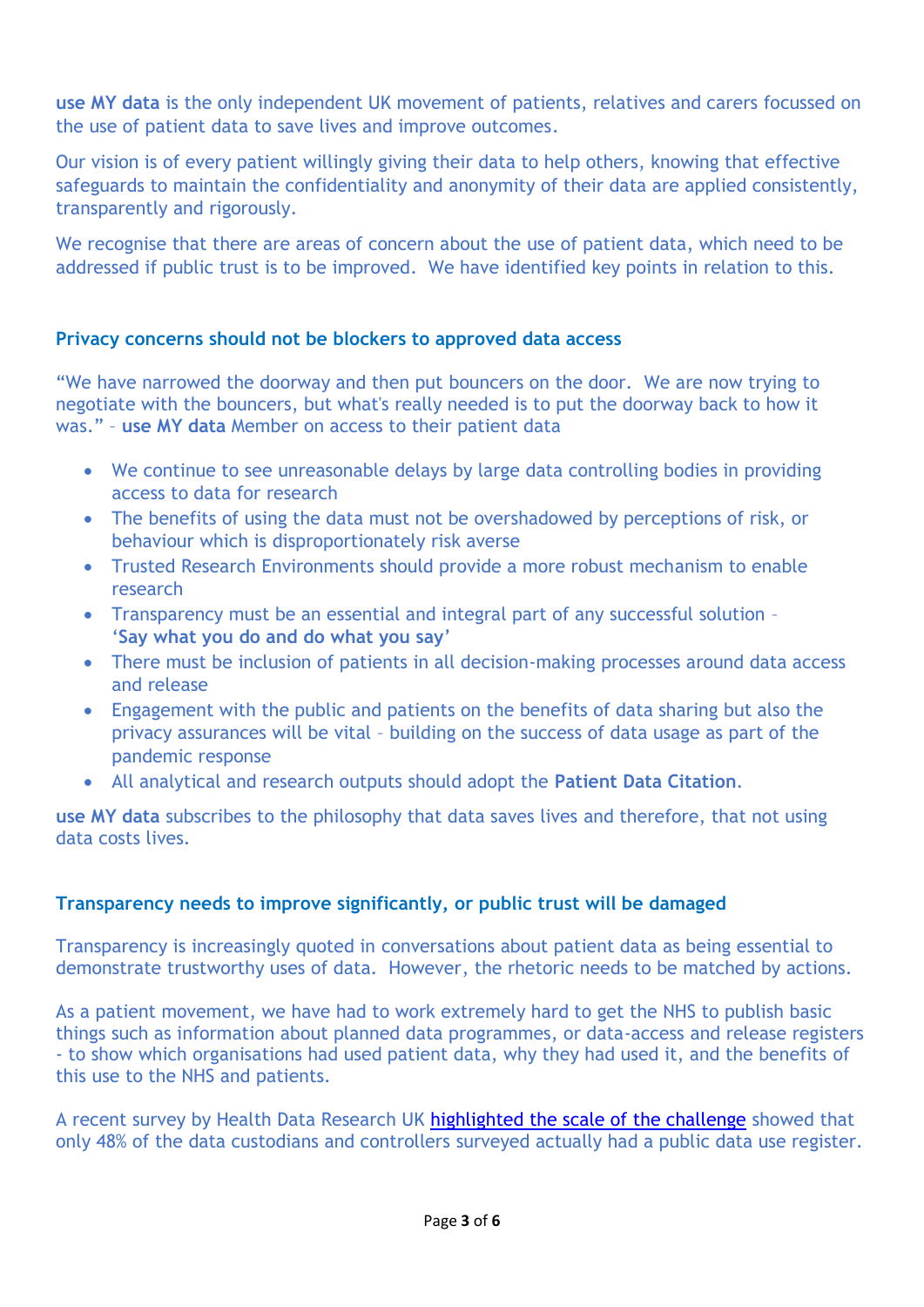The survey also found that "Information on the legal basis for data sharing, as well as the application of the Common Law Duty of Confidentiality and national data opt-outs was the least common, with only two data custodians providing this data".

From a patient perspective, this is not acceptable. Publishing details of how our data is used should not be difficult. This should be a simple, but mandatory requirement. Details of data releases and uses should be available to the public by default, without having to campaign extensively for this to happen.

Equally, it is as important to publish details of any data breaches, with a clear statement of the impact, where the responsibility lay, the consequences for the responsible agency/agent and what will be done to prevent a future data breach. The principle **Being as pro-active with 'bad news' as with 'good news'** is included in **use MY data's** [transparency principles](https://www.usemydata.org/projects.php?project=4) for the use of patient data.

Transparency should not be difficult. But a cultural change is needed, which needs to be driven from the top.

#### <span id="page-3-0"></span>**There is confusion over 'Anonymous' data**

There is a fundamental lack of clarity about the term 'anonymous'. The terms anonymised, deidentified, pseudonymised and anonymous are often used incorrectly, which is confusing, unhelpful and does not aid public confidence in how patient data is used.

Under the definitions of the Data Protection Act 2018 and the General Data Protection Regulation (GDPR), anonymous data is not treated as a personal data. Therefore, no user consent and no particular protection is required.

If data is truly anonymous then it can be shared. In which case the stated intention to "share anonymous data safely and appropriately across the entire health system" would be difficult to challenge.

There needs to be a much wider and better informed conversation, with patients and the public about this area.

#### <span id="page-3-1"></span>**Acknowledging the use of patient data will increase public awareness of data uses**

**use MY data** created a Patient Data Citation for inclusion on all research and analyses using patient data, to acknowledge the contribution of patients - '**This work uses data provided by patients and collected by the NHS as part of their care and support**'.

The Citation highlights how patient data has been used and is a recognition of some of the benefits of using the data.

<span id="page-3-2"></span>We would like to see the Patient Data Citation used within national strategy documents for patient data, and a direction that it is used by all patient data organisations.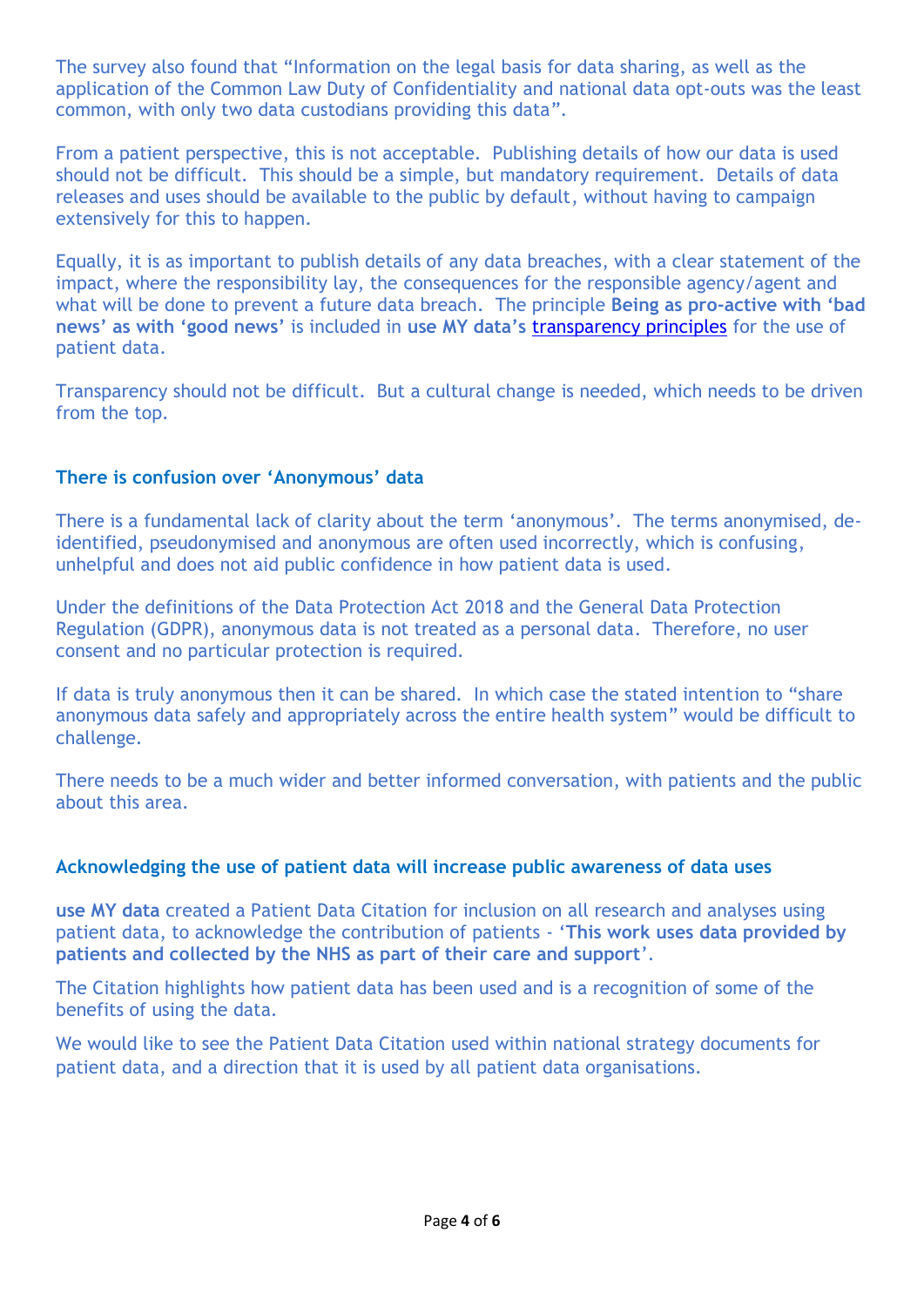# **The benefits of using patient data for research need to be highlighted**

The benefits of sharing and using patient data are not always understood or communicated well. But most treatments and care provided by the NHS are based on data and information from patients. Using this data improves health care and treatment, advances medical research and ultimately saves lives and improves outcomes.

A key benefit is that researchers can analyse millions of peoples' health data in this 'real world' data. This allows them to study rare diseases that affect small numbers of people, or side effects of treatments that are serious but rare, without identifying individual patients, because the data is anonymised (note, not anonymous) and our privacy is protected by law and by regulators.

# <span id="page-4-0"></span>**Challenges raised by our Members in relation to the National Data Strategy and public trust**

Listed here are challenges from some of our Members, in their own words, in relation to the National Data Strategy and public trust.

- "There is a statement in the strategy that says 'we do not sell data for the benefit of private companies' I have heard this statement being challenged by people in the field. I think NHS X/Digital need to absolutely clear in the strategy about when data does change hands for money."
- "The vision talks about 'increased transparency'. I would have thought total transparency should be the vision."
- "GPs/BMA opposition"
- "Stove piped data controllers"
- "Misinformation, mistrust, inertia"
- "Failure to articulate and communicate and thus convince stakeholders of the vision and its consequences and benefits"
- "Major \*\*\*\*-ups leading to loss of confidence"
- "Real commitment across the NHS to separating the data layer as the key enabler to achieving the technical/operational goals."
- "Changes are needed in legislation, accountability and data control. Planning how we make the necessary changes in those areas whilst retaining public and professional confidence so that these are enablers to the ambitions rather than barriers to achieving them."